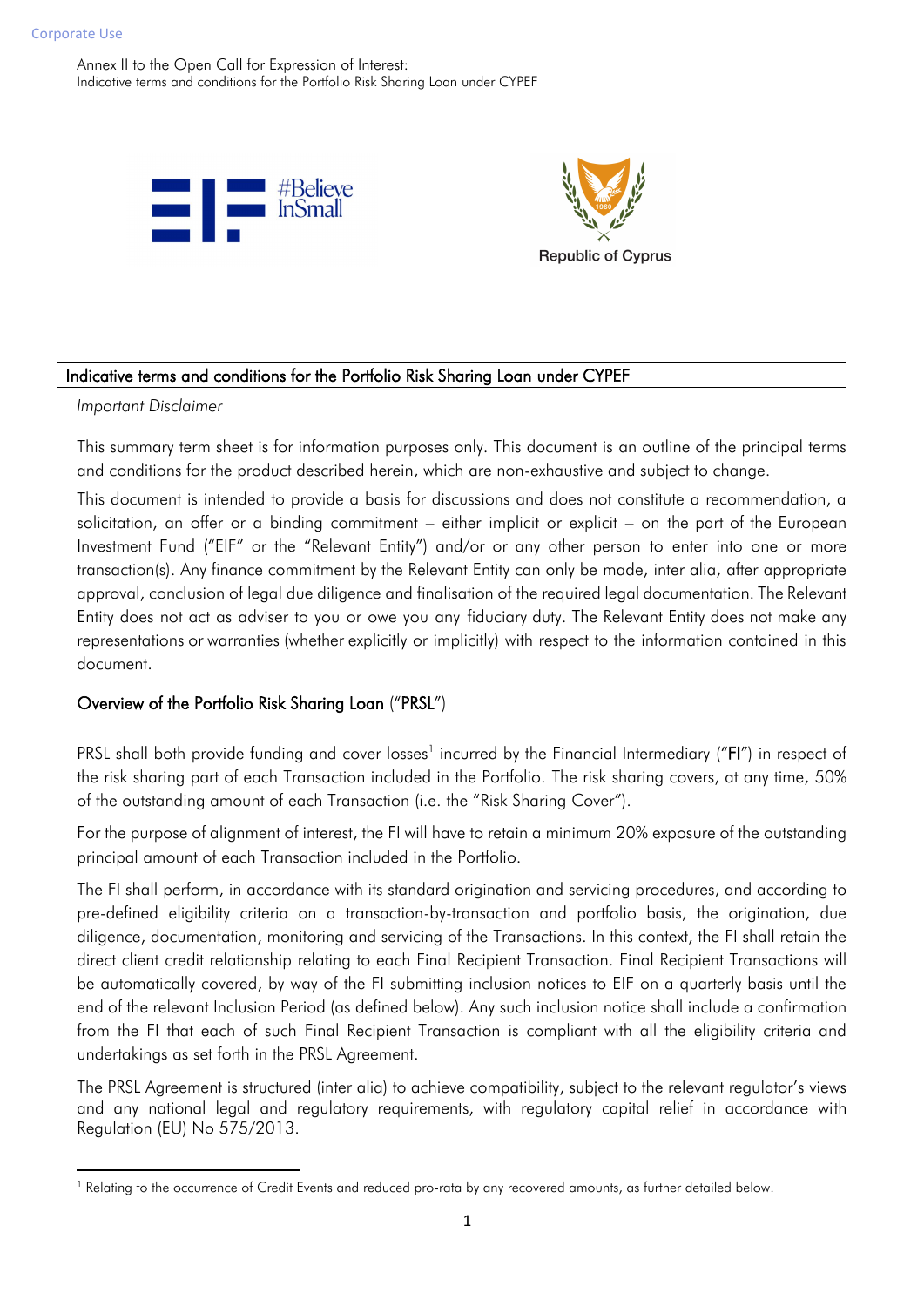The FIs shall ensure that the benefit of the PRSL is passed on to the Final Recipients, by reducing the funding and risk costs allocated to Transactions, to be further analysed by EIF during the selection process.

# Drawing of the PRSL

The PRSL will be made available to FIs in tranches, subject to delivery of one or more extension notices by EIF. Except for the first tranche, EIF shall deliver extension notices unlocking further tranches of the PRSL based on achievement of pre-set levels of disbursement to Final Recipients of the tranche(s) previously made available. Notwithstanding the foregoing, the unlocking of further tranches shall be at the full discretion of the EIF.

## Repayment of the PRSL

The outstanding principal of the PRSL shall be repaid quarterly, by matching the principal repayment of the Final Recipient Transactions.

As a result of the embedded risk sharing element (i.e. the Risk-sharing Guarantee as further detailed below), the outstanding principal amount of the PRSL shall be reduced by the Covered Losses.

### Stand-alone Risk-sharing Guarantee

In certain pre-defined cases (i.e. the PRSL Acceleration Events, as further detailed below), the funding component of the PRSL shall be cancelled. However, the Risk-sharing Guarantee will continue to be effective in relation to Covered Losses incurred following the occurrence of a credit event as set out in section B below (i.e. a Final Recipient Transaction Default, a Final Recipient Transaction Acceleration or a Final Recipient Transaction Restructuring) and in accordance with the mechanism described in section C below.

| Indicative Terms and conditions of the PRSL |                                                                                                                                                                                                                                                                                                                                                                                                                                                                                        |
|---------------------------------------------|----------------------------------------------------------------------------------------------------------------------------------------------------------------------------------------------------------------------------------------------------------------------------------------------------------------------------------------------------------------------------------------------------------------------------------------------------------------------------------------|
| A- General Terms                            |                                                                                                                                                                                                                                                                                                                                                                                                                                                                                        |
| <b>PRSL</b>                                 | The risk-sharing loan provided by EIF to the FIs is a senior loan made available to<br>(i) co-finance (at the Risk-sharing Rate) the origination of a portfolio of Final<br>Recipient Transactions and (ii) share the credit risk related to the underlying portfolio<br>of Final Recipient Transactions at the Risk Sharing Cover (i.e. Covered Losses), up<br>to the respective pre-set PRSL Maximum Commitment.                                                                     |
| <b>PRSL Agreement</b>                       | The agreement entered into between EIF and a Financial Intermediary setting out<br>the terms and conditions of the PRSL.                                                                                                                                                                                                                                                                                                                                                               |
| Lender                                      | The European Investment Fund (EIF).                                                                                                                                                                                                                                                                                                                                                                                                                                                    |
| <b>Financial Intermediary</b>               | Any entity (including financial or credit institutions) duly authorised to carry out<br>financing to Final Recipients according to the applicable legislation and operating<br>in the Republic of Cyprus.<br>Such institution shall comply with relevant standards and applicable legislation on                                                                                                                                                                                       |
|                                             | the prevention of money laundering, the fight against terrorism, tax evasion and tax<br>fraud to which it may be subject and shall not (other than as a result only of events<br>or circumstances beyond the control of the Financial Intermediary) be established<br>in territories determined as Non-Compliant Jurisdictions, as defined in the open Call<br>For Expression of Interest to select Financial Intermediaries under CYPEF, unless in<br>the case of NCJ Implementation. |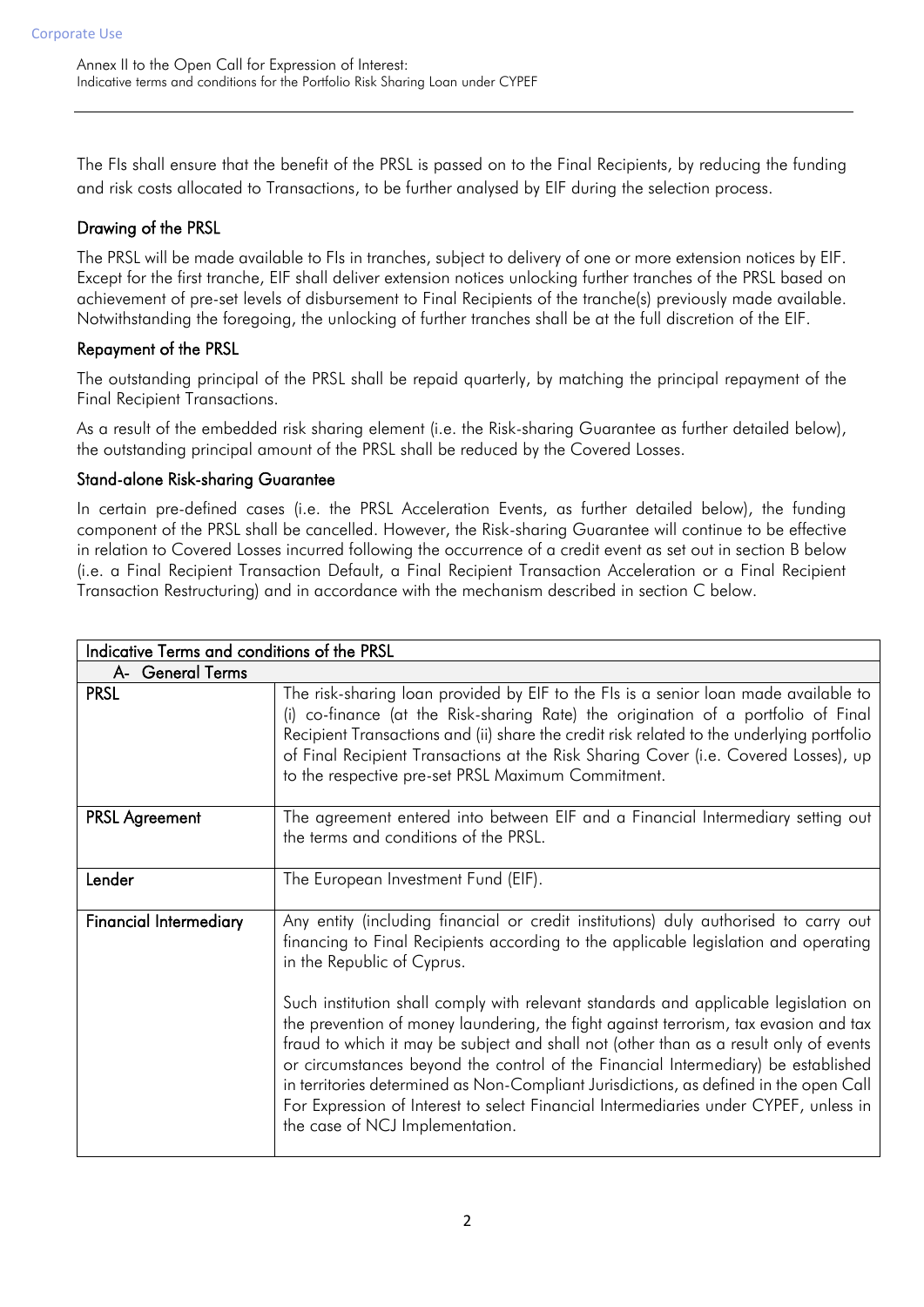|                                                              | "NCJ Implementation" means that the Final Recipient is established and operating<br>in the country of establishment of the Financial Intermediary and that there is no<br>indication that the relevant Final Recipient Transaction supports actions that<br>contribute to (i) criminal activities such as money laundering, financing of terrorism,<br>tax crimes (i.e. tax fraud and tax evasion) and (ii) artificial arrangements aimed at<br>tax avoidance. |
|--------------------------------------------------------------|----------------------------------------------------------------------------------------------------------------------------------------------------------------------------------------------------------------------------------------------------------------------------------------------------------------------------------------------------------------------------------------------------------------------------------------------------------------|
| <b>Transactions or Final</b><br><b>Recipient Transaction</b> | Mean a transaction signed between the FI and an eligible Final Recipient, included<br>in the Portfolio.                                                                                                                                                                                                                                                                                                                                                        |
| Governing Law and<br>Language                                | The terms of the PRSL Agreement shall be in the English language and the PRSL<br>Agreement shall be governed by the laws of Luxembourg.                                                                                                                                                                                                                                                                                                                        |
| <b>Scheduled Final Maturity</b><br>Date                      | Subject to the occurrence of any PRSL Acceleration Events or PRSL Agreement<br>Termination Events, the PRSL shall be repaid in full at the latest by [31 December<br>2037].                                                                                                                                                                                                                                                                                    |
| Coverage Period                                              | PRSL will cover Defaulted Amounts that have occurred from the start of the Inclusion<br>Period and until the earlier of (i) the Scheduled Final Maturity Date and (ii) the<br>occurrence of a PRSL Agreement Termination Event.                                                                                                                                                                                                                                |
| <b>Inclusion Period</b>                                      | The Inclusion Period is the period during which Transactions to be included in the<br>Portfolio may be signed by the Financial Intermediary and entered into with Final<br>Recipients.                                                                                                                                                                                                                                                                         |
|                                                              | Subject to the terms of the PRSL Agreement, the Inclusion Period may start prior the<br>signing date of the PRSL Agreement. In such case, Transactions originated prior to<br>the signature of the PRSL Agreement shall nevertheless comply with all the provisions<br>of the PRSL Agreement, including, without limitation, the Final Recipient Transaction<br>Eligibility Criteria.                                                                          |
|                                                              | The Inclusion Period shall typically last between 24 and 36 months (unless<br>terminated earlier because of the occurrence of a Trigger Event, a PRSL Acceleration<br>Event or a PRSL Termination Event).                                                                                                                                                                                                                                                      |
|                                                              | Inclusions occur upon receipt by the Lender of an inclusion notice and a Report<br>submitted by the Financial Intermediary on a quarterly basis, at the latest one month<br>after the end of each calendar quarter, and the Transactions are deemed to be<br>covered from their respective signature date.                                                                                                                                                     |
| B- PRSL co-financing and risk-sharing                        |                                                                                                                                                                                                                                                                                                                                                                                                                                                                |
| <b>Risk Sharing Cover</b>                                    | Risk Sharing Cover is the portion up to 50% of the outstanding amount of each<br>Transaction covered, at any time, by the PRSL.                                                                                                                                                                                                                                                                                                                                |
| FI Risk Retention                                            | The FI undertakes, at all times until the expiration of the PRSL, that it shall comply<br>with the FI Risk Retention, i.e. it shall maintain an economic exposure of at least<br>20% of the outstanding principal amount of each Transaction (the "Relevant<br>Portion") included in the Portfolio, and it shall not enter into any credit support,<br>guarantee or other risk transfer arrangements with respect to the Relevant Portion.                     |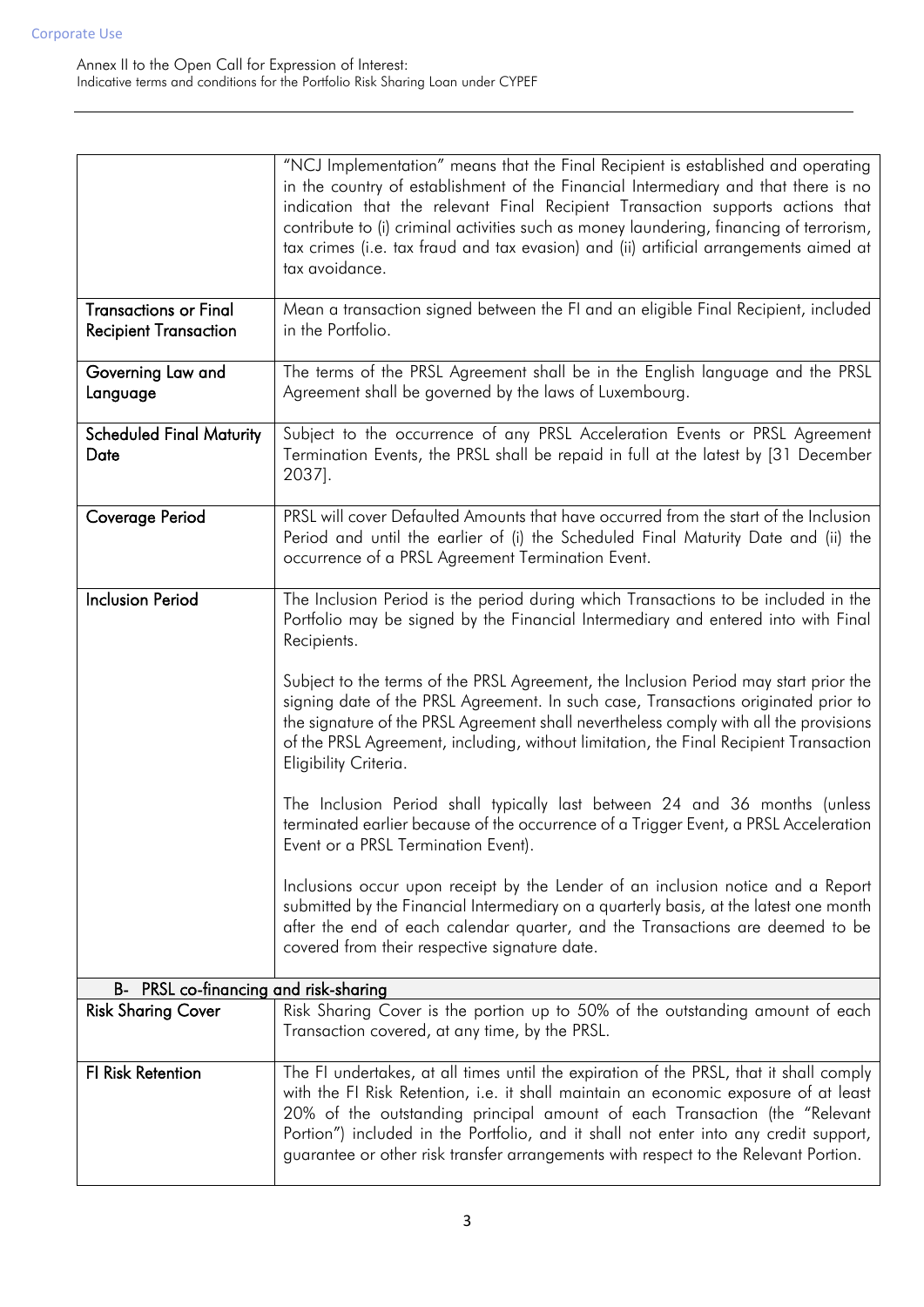| <b>PRSL Maximum</b><br>Commitment                  | The maximum aggregate amount of principal of PRSL that can be made available<br>to the FI.                                                                                                                                                                                                                                                                                                                                                                                                                                                                                                                                                             |
|----------------------------------------------------|--------------------------------------------------------------------------------------------------------------------------------------------------------------------------------------------------------------------------------------------------------------------------------------------------------------------------------------------------------------------------------------------------------------------------------------------------------------------------------------------------------------------------------------------------------------------------------------------------------------------------------------------------------|
|                                                    |                                                                                                                                                                                                                                                                                                                                                                                                                                                                                                                                                                                                                                                        |
| <b>PRSL Commitment</b>                             | At any time, the available portion of the PRSL Maximum Commitment. The PRSL                                                                                                                                                                                                                                                                                                                                                                                                                                                                                                                                                                            |
|                                                    | Commitment shall not, in any case, exceed the PRSL Maximum Commitment.                                                                                                                                                                                                                                                                                                                                                                                                                                                                                                                                                                                 |
| Release of the PRSL<br>Commitment                  | As further described in this section, the commitment by the Lender to the FI of the<br>available PRSL Maximum Commitment will be made, at the Lender's discretion, in<br>successive instalments of PRSL Commitment subject mainly to satisfactory levels of<br>disbursement of the previously released PRSL Commitment (i.e. based on, inter alia,<br>a list provided by the FI as evidence of the amounts disbursed under Final Recipients<br>Transactions, in form and substance satisfactory to EIF).<br>Each increase of the PRSL Commitment will be effective upon receipt by the FI of an<br>extension notice from EIF.                          |
| Disbursement under the<br><b>PRSL</b>              | The PRSL shall be available for drawdown ex-ante or ex-post (i.e. before or after the<br>disbursement of Transactions) subject to the terms of the PRSL Agreement                                                                                                                                                                                                                                                                                                                                                                                                                                                                                      |
| <b>PRSL Currency</b>                               | <b>EUR</b>                                                                                                                                                                                                                                                                                                                                                                                                                                                                                                                                                                                                                                             |
| <b>PRSL Outstanding</b><br><b>Principal Amount</b> | Means the amount of principal outstanding under the PRSL, which corresponds to<br>cumulative amounts disbursed to the FI and not repaid or reduced as a result of the<br>application of PRSL Repayments, prepayments and/or Covered Losses.                                                                                                                                                                                                                                                                                                                                                                                                            |
| <b>PRSL Interest</b>                               | The FI shall pay to the Lender on a quarterly basis the PRSL Interest calculated for<br>each interest period as the product of:<br>(a) the PRSL Interest Rate;<br>(b) the ratio of the number of days in the interest period, divided by 360, and<br>(c) the PRSL Outstanding Principal Amount on each day during the interest period.                                                                                                                                                                                                                                                                                                                 |
| <b>PRSL Interest Rate</b>                          | A fixed or floating interest rate set in the PRSL Agreement. The PRSL Interest Rate<br>maybe communicated by the EIF in advance upon request of the FI.                                                                                                                                                                                                                                                                                                                                                                                                                                                                                                |
| <b>PRSL Repayment</b>                              | The repayment shall be made in the form of a pass-through repayment, i.e. the PRSL<br>shall be repaid quarterly, by matching the principal repayment of the Final Recipient<br>Transactions.                                                                                                                                                                                                                                                                                                                                                                                                                                                           |
| Prepayment of the PRSL                             | Prepayment of the full (but not a portion) of the PRSL Outstanding Principal Amount<br>is possible at any time with no penalties applied.                                                                                                                                                                                                                                                                                                                                                                                                                                                                                                              |
| <b>Defaulted Amounts</b>                           | Means in respect of Final Recipient Transactions,<br>1. Principal due, payable and outstanding at such time following occurrence<br>of either a Final Recipient Transaction Default or a Final Recipient<br>Transaction Acceleration, or<br>2. Any reduction in principal due (excluding amounts of principal in excess of<br>the amounts paid by the Intermediary to the Final Recipient) as a result of a<br>Final Recipient Transaction Restructuring;<br>and excluding in each case interest, late payment or default interest, step-up<br>interest, capitalised interest or any other interest amounts, fees and any other costs<br>and expenses. |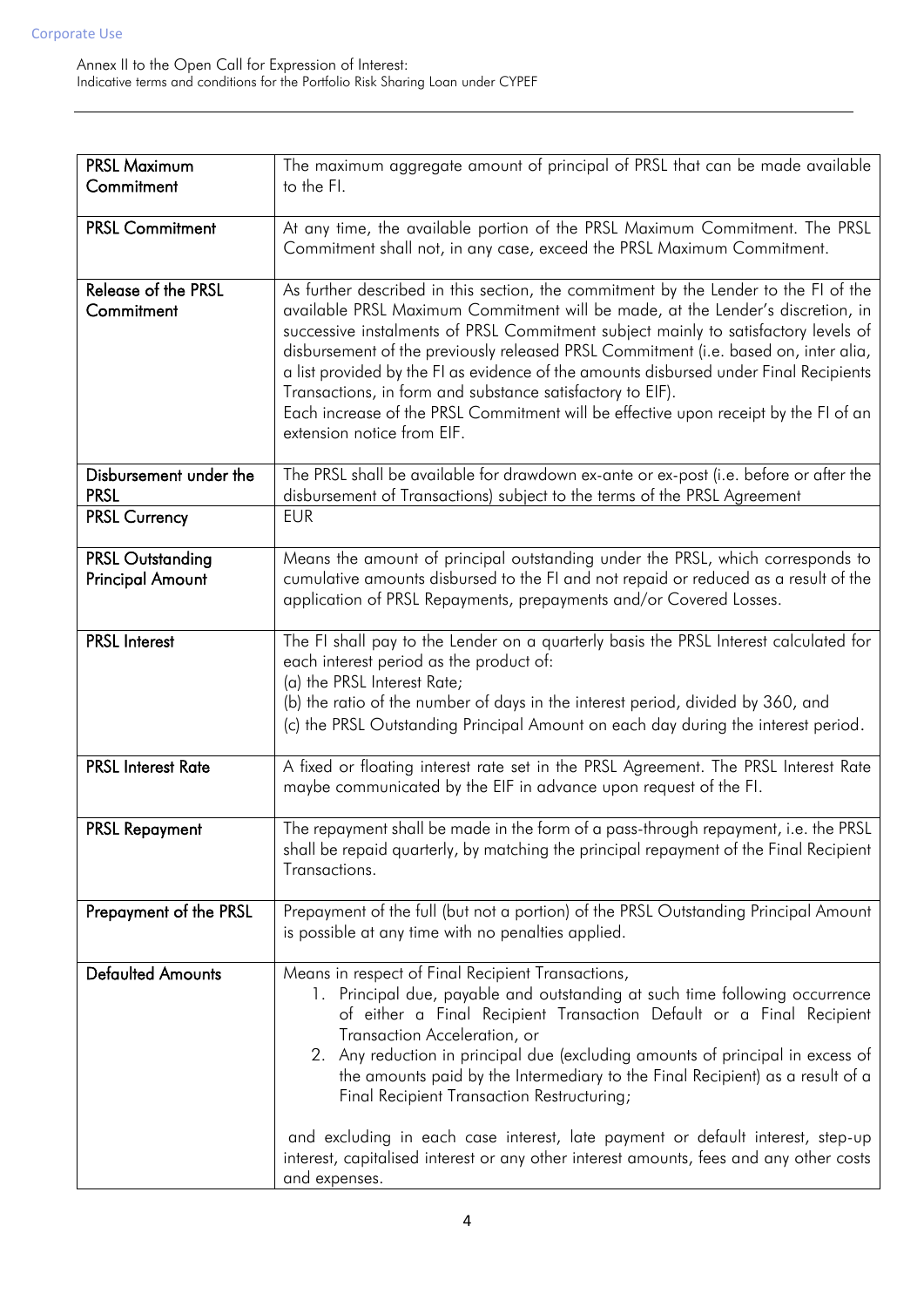| <b>Covered Losses</b>                                      | Means the amount equal to the product of Defaulted Amounts and the Risk Sharing<br>Cover.                                                                                                                                                                                                                                                                                                                                                                                                                                                                                                                                                                                        |
|------------------------------------------------------------|----------------------------------------------------------------------------------------------------------------------------------------------------------------------------------------------------------------------------------------------------------------------------------------------------------------------------------------------------------------------------------------------------------------------------------------------------------------------------------------------------------------------------------------------------------------------------------------------------------------------------------------------------------------------------------|
| <b>Credit Event</b>                                        | Means a Final Recipient Transaction Default, a Final Recipient Transaction<br>Acceleration or a Final Recipient Transaction Restructuring.<br>The reporting of Credit Events to the Lender shall be made within three Report Dates<br>following the calendar quarter in which such Defaulted Amounts have occurred.                                                                                                                                                                                                                                                                                                                                                              |
| <b>Final Recipient</b><br><b>Transaction Default</b>       | The earlier of:<br>Any time when the Financial Intermediary considers at any time (acting<br>reasonably in accordance with its internal procedures) that a Final Recipient<br>is unlikely to meet its payment obligations under a Final Recipient<br>Transaction (without recourse by the Financial Intermediary to actions such<br>as realisation of security); or<br>A Final Recipient has failed to meet a payment obligation for at least 90<br>consecutive calendar days under a Final Recipient Transaction.                                                                                                                                                               |
| <b>Final Recipient</b><br><b>Transaction Acceleration</b>  | Unless otherwise specified in the specific terms of the PRSL Agreement, the<br>acceleration is the occurrence of an event of default (howsoever defined) under a<br>Final Recipient Transaction which has entitled the Financial Intermediary to<br>accelerate payment of any amounts owed to it and the Financial Intermediary has<br>exercised such right of acceleration (or is prevented from exercising such rights of<br>acceleration solely by application of mandatory laws and regulations preventing or<br>staying the exercise of such right).                                                                                                                        |
| <b>Final Recipient</b><br><b>Transaction Restructuring</b> | Unless otherwise specified in the specific terms of the PRSL Agreement, the Financial<br>Intermediary, acting in a commercially reasonable manner and in accordance with<br>its standard internal procedures, agrees to the restructuring of a Final Recipient<br>Transaction such that the amount of principal scheduled to be paid, and/or any<br>interest amount due, by the relevant Final Recipient is reduced, in order to improve<br>the collectability of the claims arising from the relevant Final Recipient Transaction.                                                                                                                                              |
| Recoveries                                                 | Each and every amount, net of recovery and foreclosure costs (if any), recovered or<br>received by the FI in respect of Defaulted Amounts, including by way of set-off.<br>Definition of Recoveries shall be adapted, if necessary, to address the specificities of<br>the products covered under the PRSL Agreement with the relevant FI.<br>All Recoveries shall be shared pari passu between the Lender and the FI, pro rata to<br>the Risk Sharing Cover.                                                                                                                                                                                                                    |
| <b>Trigger Event</b>                                       | EIF may include Trigger Events in the PRSL Agreement, the occurrence of which<br>entitles EIF, but does not oblige it, to terminate the Inclusion Period, i.e. new<br>inclusions of Transactions in the Portfolio, without affecting the cover of the included<br>Transactions.<br>Trigger Events may include inter alia a Portfolio Trigger Event and/or a Compliance<br>Trigger Event with respect to a Portfolio.<br>A Portfolio Trigger Event occurs if, on one or more specified dates during the<br>Inclusion Period, sum of the initial principal committed amount of all Final Recipient<br>Transactions included in the Portfolio does not reach a predetermined level. |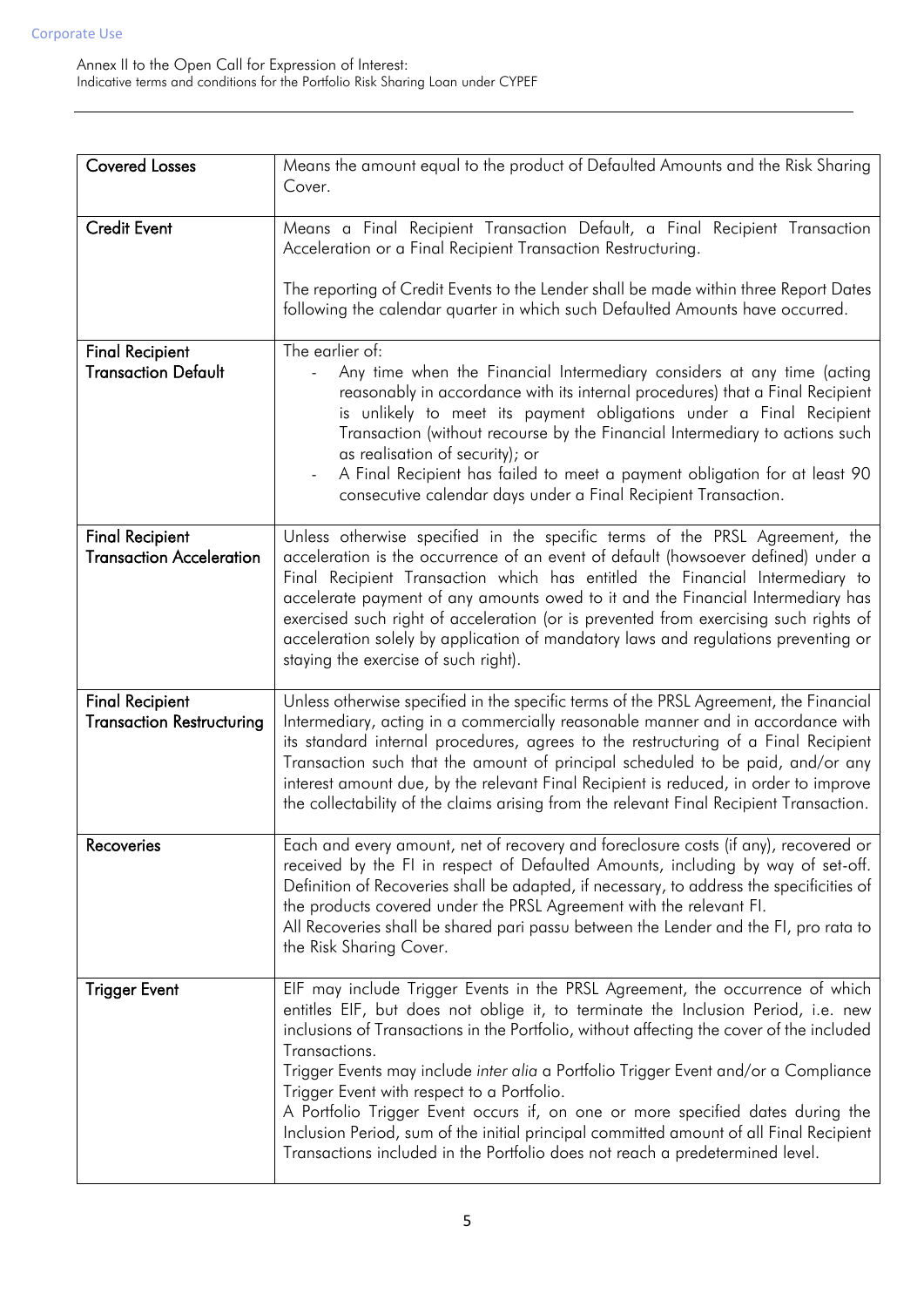| <b>PRSL Acceleration Events</b>                    | The PRSL Agreement will set out standard acceleration events such as cross default,<br>change of control etc., the occurrence of which entitles the Lender to terminate the<br>Inclusion Period, to cancel the available undrawn PRSL Commitment and to declare<br>that all of the amounts accrued or outstanding under the PRSL shall be due and<br>payable. The Risk-sharing Guarantee will survive in case of the occurrence of a PRSL<br>Acceleration Event.                                                                                                                                                                                                                                                                                                                                                                                      |
|----------------------------------------------------|-------------------------------------------------------------------------------------------------------------------------------------------------------------------------------------------------------------------------------------------------------------------------------------------------------------------------------------------------------------------------------------------------------------------------------------------------------------------------------------------------------------------------------------------------------------------------------------------------------------------------------------------------------------------------------------------------------------------------------------------------------------------------------------------------------------------------------------------------------|
| <b>PRSL Agreement</b><br><b>Termination Events</b> | The PRSL Agreement will set out standard events of default (e.g. including non-<br>payment of amounts due under the PRSL Agreement, breach of obligation,<br>insolvency, unlawfulness and misrepresentation,).<br>On and at any time after the occurrence of an event of default the Lender may, by<br>notice to the FI, terminate the Inclusion Period and declare that all of the amounts<br>accrued or outstanding under the PRSL shall be due and payable. The occurrence<br>of an event of default will also result in the early termination of the PRSL Agreement<br>(including, for the avoidance of doubt, of the Risk-Sharing Guarantee).                                                                                                                                                                                                    |
| <b>Transfer of Benefit</b>                         | The PRSL Agreement will contain specific obligations for the FI to ensure that the<br>benefit of the PRSL is passed on to the largest extent possible to the Final Recipients<br>in the form of reduced funding and risk costs and that such transfer of benefit is<br>documented accordingly. Each Final Recipient must individually be made aware of<br>(i) the Republic of Cyprus' and EIB's support and (ii) the specific financial advantage<br>it has benefitted from as a result of the PRSL.<br>EIF shall analyse the transfer of benefit mechanism proposed by the Financial<br>Intermediaries and may, where appropriate, adjust the transfer of benefit during the<br>due diligence phase.                                                                                                                                                 |
| <b>C- Risk-sharing Guarantee</b>                   |                                                                                                                                                                                                                                                                                                                                                                                                                                                                                                                                                                                                                                                                                                                                                                                                                                                       |
| <b>Risk-sharing Guarantee</b>                      | Means the irrevocable and unconditional financial guarantee of Covered Losses<br>granted by the Lender to the FI subject to the terms of the PRSL Agreement which<br>will be discharged as follows:<br>Before the occurrence of a PRSL Acceleration Event, by setting-off the<br>relevant amount from the Intermediary's repayment obligations under the<br>PRSL until the PRSL Outstanding Amount is reduced to zero; and<br>After the occurrence of a PRSL Acceleration Event, by payment of the relevant<br>amount to the Intermediary subject to receipt of a Payment Demand (the<br>"Stand-alone Risk-sharing Guarantee").                                                                                                                                                                                                                       |
| Payment Demands                                    | In accordance with the terms of the Stand-alone Risk-sharing Guarantee, the Lender<br>shall pay any amounts validly claimed by the FI within 60 calendar days of the<br>relevant Payment Demand date. Payment Demands may be sent before, during or<br>after the workout/recovery procedures in respect of a Final Recipient Transaction<br>subject to a Credit Event and shall be:<br>1. in respect of Defaulted Amounts relating to Final Recipient Transaction included<br>in the Portfolio, provided that such Defaulted Amounts have been reported to<br>the Lender by not later than the third Report Date following the calendar quarter<br>in which such Defaulted Amounts have been registered; and<br>sent during any given period from the last day of a calendar quarter to the<br>2.<br>following Report Date (a Payment Demand Period). |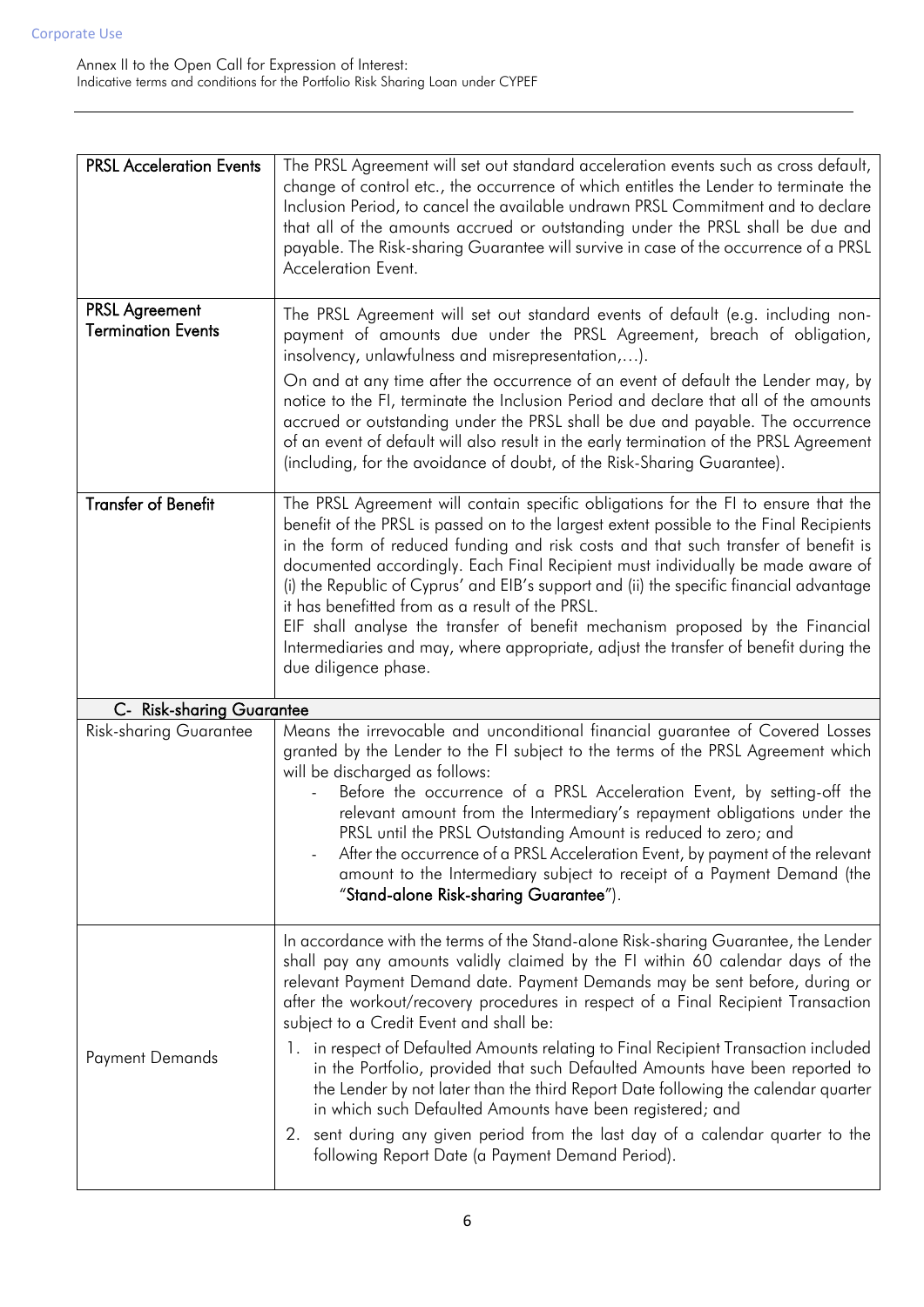| D- The Portfolio                          |                                                                                                                                                                                                                                                                                                                   |
|-------------------------------------------|-------------------------------------------------------------------------------------------------------------------------------------------------------------------------------------------------------------------------------------------------------------------------------------------------------------------|
| Portfolio                                 | The portfolio of Final Recipient Transactions originated by the FI and included under<br>the PRSL on the basis of reports and inclusion notices received by the EIF from the<br>FI.                                                                                                                               |
|                                           | Means the aggregate committed principal amount of all Final Recipient Transactions<br>included in the Portfolio.                                                                                                                                                                                                  |
|                                           | Regular scheduled repayments under Final Recipient Transactions do not result in a<br>reduction of the Portfolio Volume, which remains calculated based on the initial<br>principal amount of the Final Recipient Transactions.                                                                                   |
| Portfolio Volume                          | However, the Portfolio Volume will be reduced as a result of the events mentioned<br>below under the Reallocation of Funds (e.g. in relation to excluded Final Recipient<br>Transactions (see Exclusion Process), amounts committed and not disbursed to Final<br>Recipients, amounts prepaid or cancelled, etc). |
|                                           | If, following the end of the Inclusion Period, the Portfolio Volume is reduced, the<br>Borrower will be able to replace the amounts subject to the reduction with new Final<br>Recipient Transactions under the conditions specified in the PRSL Agreement.                                                       |
|                                           | The Portfolio Volume cannot be higher than the Reference Portfolio Amount.                                                                                                                                                                                                                                        |
| Reference Portfolio<br>Amount             | The maximum size (in EUR) of the Portfolio, which shall be increased in line with the<br>release of the PRSL Commitment mechanism.                                                                                                                                                                                |
| Inclusion Period and<br>inclusion process | Inclusion Period means the period during which the FI shall originate Final Recipient<br>Transactions to be included in the Portfolio.                                                                                                                                                                            |
|                                           | Such period shall typically last between 24 and 36 months (unless terminated earlier<br>because of the occurrence of a Trigger Event, a PRS Loan Acceleration Event or a<br>PRSL Agreement Termination Event).                                                                                                    |
|                                           | Inclusions occur upon receipt by the Lender of an inclusion notice submitted by the<br>Borrower on a quarterly basis, no later than one month after the end of each<br>calendar quarter, and the Final Recipient Transactions are deemed to be covered<br>from their respective signature date.                   |
| E- Eligibility and other criteria         |                                                                                                                                                                                                                                                                                                                   |
| <b>Eligibility Criteria</b>               | A breach of any of the Eligibility Criteria shall result in an exclusion of the relevant<br>Guaranteed Transaction(s) from the Portfolio save as specified in the "Exclusion<br>Process".                                                                                                                         |
| <b>Final Recipient</b>                    | A natural or legal person which has entered into a Final Recipient Transaction.                                                                                                                                                                                                                                   |
| <b>SME</b>                                | A micro, small or medium-sized enterprise as defined in the Commission<br>Recommendation of 6 May 2003 concerning the definition of micro, small and<br>medium-sized enterprises (2003/361/EC) ("Commission Recommendation") as<br>amended from time to time.                                                     |
| MidCap                                    | An enterprise with minimum 250 and less than 3000 employees (full-time<br>equivalent). The number of employees is calculated on a consolidated basis,<br>following the Commission Recommendation.                                                                                                                 |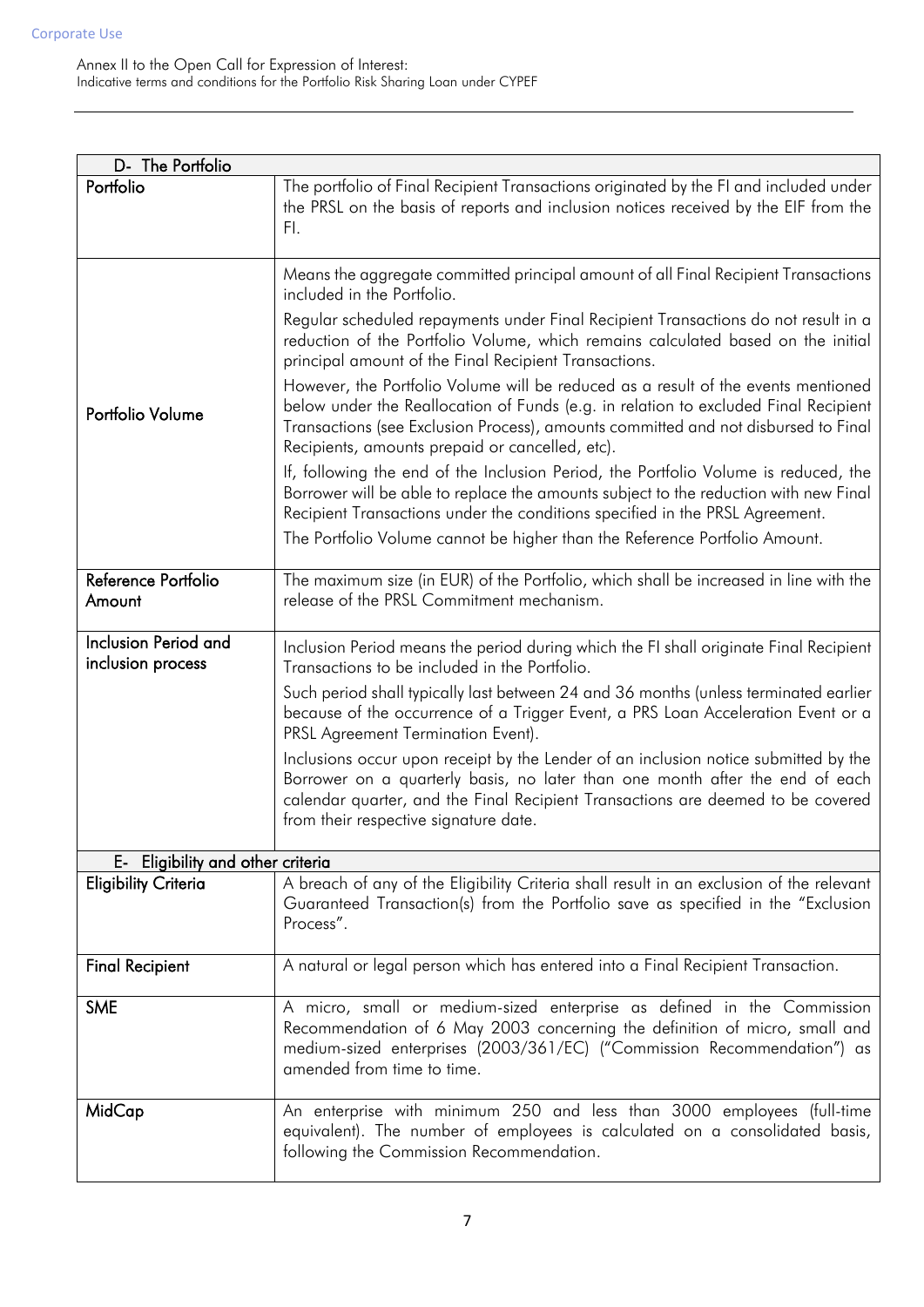| <b>EIB Side Letter</b>             | The terms and conditions of the EIB's CYPEF financing to the Republic of Cyprus<br>that will be annexed to the PRSL Agreement and sets detailed eligibility criteria and<br>other requirements applicable to the PRSL, the Financial Intermediary and Final<br>Recipient Transactions.                                                                                                                                                                                                                                                                                                                                                                                                                                                                                                                                                                                                                                   |
|------------------------------------|--------------------------------------------------------------------------------------------------------------------------------------------------------------------------------------------------------------------------------------------------------------------------------------------------------------------------------------------------------------------------------------------------------------------------------------------------------------------------------------------------------------------------------------------------------------------------------------------------------------------------------------------------------------------------------------------------------------------------------------------------------------------------------------------------------------------------------------------------------------------------------------------------------------------------|
| Summary of Eligibility<br>Criteria | Detailed eligibility criteria applicable to the Portfolio shall be set out in the EIB Side<br>Letter.                                                                                                                                                                                                                                                                                                                                                                                                                                                                                                                                                                                                                                                                                                                                                                                                                    |
|                                    | Both SMEs and Midcaps are eligible under CYPEF. Final Recipient Transactions to<br>Midcaps shall not exceed 30% of the Portfolio.                                                                                                                                                                                                                                                                                                                                                                                                                                                                                                                                                                                                                                                                                                                                                                                        |
|                                    | The maximum Final Recipient Transaction amount shall not exceed EUR 25m,<br>subject to the applicable State aid rules.                                                                                                                                                                                                                                                                                                                                                                                                                                                                                                                                                                                                                                                                                                                                                                                                   |
|                                    | Final Recipient Transaction shall be newly originated and re-financing shall not be<br>eligible.                                                                                                                                                                                                                                                                                                                                                                                                                                                                                                                                                                                                                                                                                                                                                                                                                         |
|                                    | The purpose of the Final Recipient Transaction shall be investment in tangible or<br>intangible assets, including leases, working capital, or business transfers. Final<br>Recipient Transaction with both a fixed repayment schedule or a revolving credit line<br>can be included in the Portfolio.                                                                                                                                                                                                                                                                                                                                                                                                                                                                                                                                                                                                                    |
|                                    | At the time of approval, the relevant Final Recipient shall not be subject to collective<br>insolvency proceedings nor fulfil the criteria under its domestic law for being placed<br>in collective insolvency proceedings at the request of its creditors.                                                                                                                                                                                                                                                                                                                                                                                                                                                                                                                                                                                                                                                              |
|                                    | Further eligibility criteria will apply as set out in the PRSL Agreements.                                                                                                                                                                                                                                                                                                                                                                                                                                                                                                                                                                                                                                                                                                                                                                                                                                               |
| <b>Restricted Sectors</b>          | Final Recipients who have a business activity consisting of one or more of the<br>Restricted Sectors are not eligible to enter into Final Recipient Transactions.                                                                                                                                                                                                                                                                                                                                                                                                                                                                                                                                                                                                                                                                                                                                                        |
|                                    | The binding list of restricted sectors shall be set as of the date of the PRSL Agreement<br>and will be set out therein.                                                                                                                                                                                                                                                                                                                                                                                                                                                                                                                                                                                                                                                                                                                                                                                                 |
| <b>Exclusion Process</b>           | If a Final Recipient Transaction which has been included in the Portfolio does not<br>comply with relevant Eligibility Criteria or any other requirements set out in the PRSL<br>Agreement, it shall be excluded from the Portfolio.                                                                                                                                                                                                                                                                                                                                                                                                                                                                                                                                                                                                                                                                                     |
|                                    | However, if a Final Recipient Transaction is or becomes non-eligible 1) as a result<br>of any event or circumstance beyond the control of the Borrower and 2) after a<br>Defaulted Amount relating to such Final Recipient Transaction was reported by the<br>Borrower to the Lender such Final Recipient Transaction shall not be excluded from<br>the Portfolio.                                                                                                                                                                                                                                                                                                                                                                                                                                                                                                                                                       |
|                                    | Similarly, if a Final Recipient Transaction is or becomes non-eligible 1) as a result<br>of any event or circumstance beyond the control of the Borrower but 2) before a<br>Defaulted Amount relating to such Final Recipient Transaction was reported by the<br>Borrower to the Lender, then such Final Recipient Transaction shall not be excluded<br>from the Portfolio if the Borrower accelerated payment of all amounts owed to it<br>under such Final Recipient Transaction no later than on the Report Date immediately<br>following the date on which it became aware of the same. However, if the Borrower<br>does not accelerate such Final Recipient Transaction within the timeframe specified<br>above then the relevant Final Recipient Transaction shall be excluded from the<br>Portfolio and shall be deemed never to have been co-financed by the PRSL, nor<br>covered by the Risk-Sharing Guarantee. |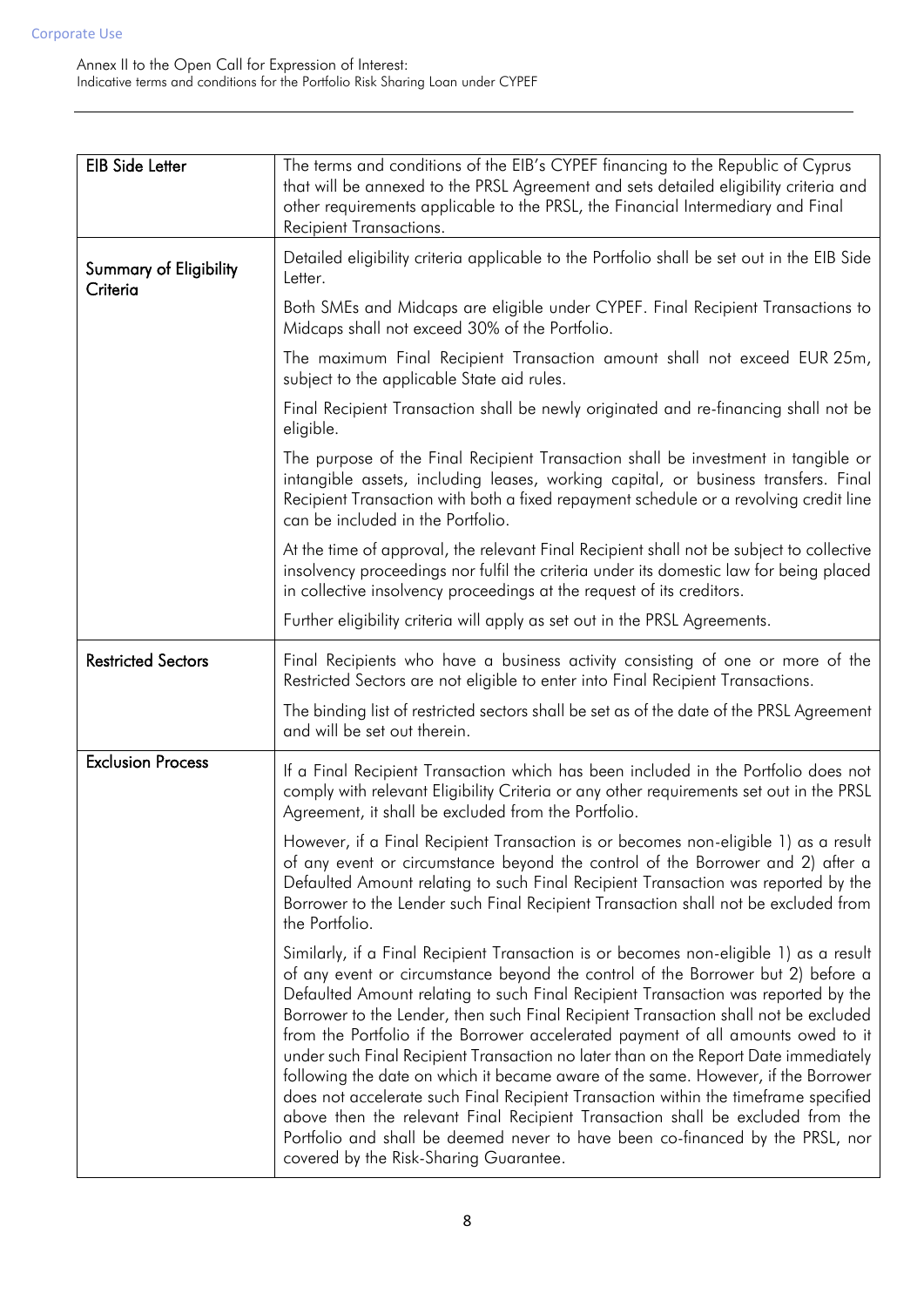|                                              | The Portfolio Volume shall be adjusted following an exclusion from the Portfolio by<br>deducting the committed principal amount of the excluded Final Recipient                                                                                                                                 |  |
|----------------------------------------------|-------------------------------------------------------------------------------------------------------------------------------------------------------------------------------------------------------------------------------------------------------------------------------------------------|--|
|                                              | Transaction.                                                                                                                                                                                                                                                                                    |  |
|                                              | If, after the end of the Inclusion Period, the Portfolio Volume is adjusted pursuant to<br>this section, the FI may include, within the limits of the committed principal amount<br>of such excluded Final Recipient Transaction, one or more Final Recipient<br>Transactions in the Portfolio. |  |
|                                              |                                                                                                                                                                                                                                                                                                 |  |
| <b>Reallocation of Funds</b>                 | PRSL Agreement shall provide that if one of the following events occurs in respect of<br>a Transaction before 31 December 2025:                                                                                                                                                                 |  |
|                                              | a Transaction has not, or will not be disbursed within the disbursement period<br>(A)<br>set out in the corresponding Transaction agreement or will only partially be<br>disbursed to the Final Recipient; and/or                                                                               |  |
|                                              | a Transaction is voluntarily prepaid by the Final Recipient; and/or<br>(B)                                                                                                                                                                                                                      |  |
|                                              | (C)<br>a Transaction is prepaid by an Final Recipient following a demand for<br>prepayment or it is cancelled for any reason; and/or                                                                                                                                                            |  |
|                                              | the eligible costs of any Transaction (as such costs are defined in the EIB Side<br>(D)<br>Letter) have been reduced to the extent that the amount of the CYPEF's<br>allocation made to any such Transaction exceeds the amount eligible under<br>the EIB Side Letter; and/or                   |  |
|                                              | a Transaction is cancelled, abandoned or terminated; and/or<br>(E)                                                                                                                                                                                                                              |  |
|                                              | (F)<br>a Final recipient is not in compliance with the provisions of the relevant<br>Transaction Agreement; and/or                                                                                                                                                                              |  |
|                                              | a Final Recipient, a Transaction or a project financed by a Transaction is no<br>(G)<br>longer eligible according to the provisions of the EIB Side Letter;                                                                                                                                     |  |
|                                              | then the relevant Financial Intermediary may reallocate the relevant CYPEF funds<br>allocated to such Transaction to new Transactions provided that it complies with all<br>applicable eligibility criteria and other requirements pursuant to the PRSL<br>Agreement.                           |  |
|                                              | If any of the above occur after 31 December 2024 and before 31 December 2025<br>the relevant amounts under such new Transaction shall be disbursed within 60 days.                                                                                                                              |  |
|                                              |                                                                                                                                                                                                                                                                                                 |  |
| F- Miscellaneous<br>Visibility and promotion | The FIs shall carry out adequate information, marketing and publicity campaigns,                                                                                                                                                                                                                |  |
|                                              | including through their website or alternative ways of communication to achieve                                                                                                                                                                                                                 |  |
|                                              | equivalent visibility.<br>The Fls shall further ensure that the Final Recipient Transaction agreements,<br>promotional material, press releases and any publication on their website or                                                                                                         |  |
|                                              | alternative ways of communication to achieve equivalent visibility pertaining to the<br>Facility contains a statement to the effect that the Final Recipient Transactions benefit<br>from support from the EIB and CYPEF (as further detailed in the PRSL Agreement).                           |  |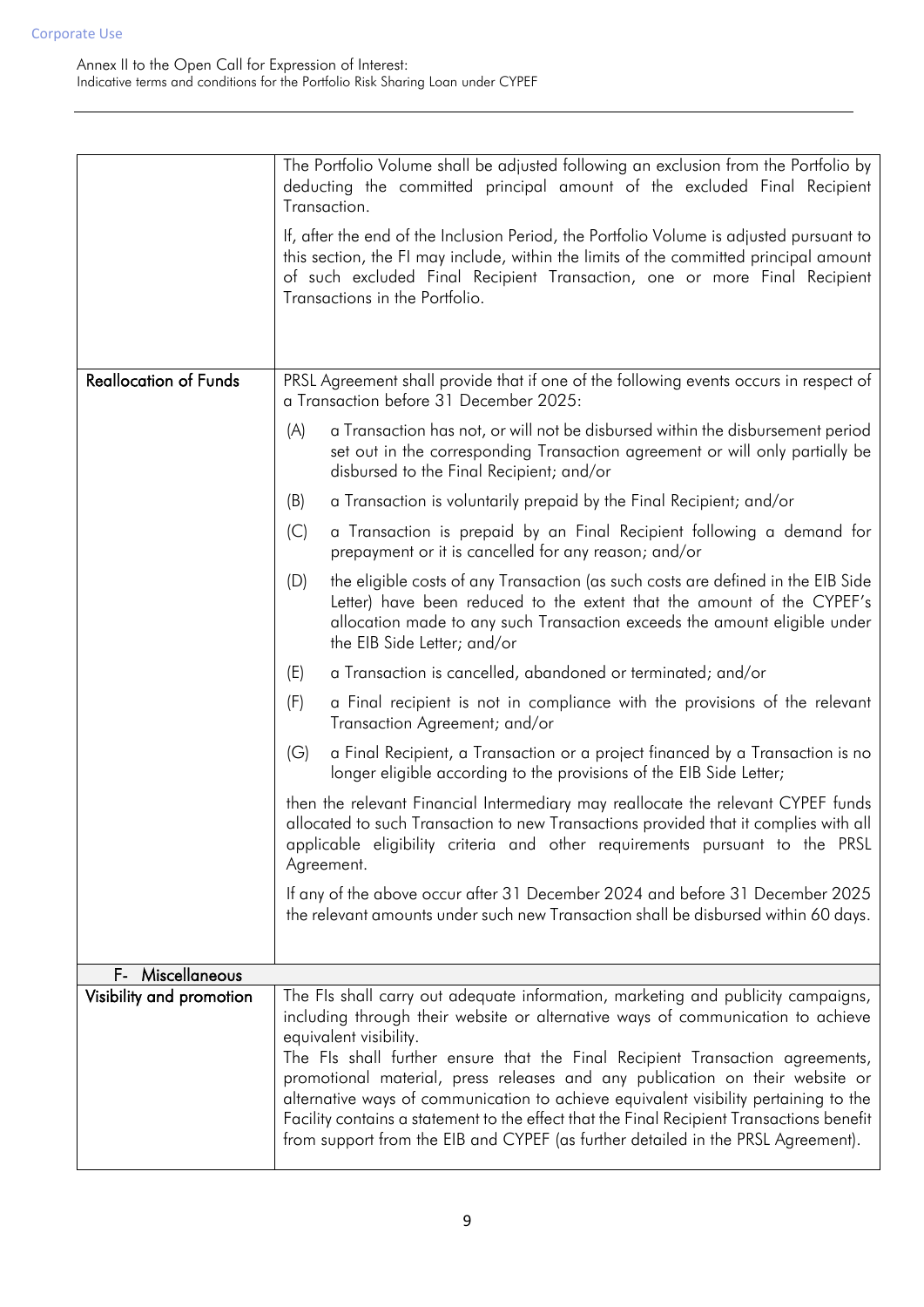| Reporting                              | The FI shall provide the EIF, within 30 calendar days after the end of each calendar<br>quarter (the "Report Date"), with quarterly information in a standardised form,<br>including among others, information on the Transactions and Final Recipients<br>covered by the PRSL and a confirmation that any such reported Final Recipient<br>Transaction complies with the eligibility criteria and all the relevant undertakings of<br>the PRSL Agreement.<br>Other reporting may be required from the FI as per specific schedule to the PRSL<br>Agreement.                                                                                                                                                                                                                                                                                                                                                                            |  |
|----------------------------------------|-----------------------------------------------------------------------------------------------------------------------------------------------------------------------------------------------------------------------------------------------------------------------------------------------------------------------------------------------------------------------------------------------------------------------------------------------------------------------------------------------------------------------------------------------------------------------------------------------------------------------------------------------------------------------------------------------------------------------------------------------------------------------------------------------------------------------------------------------------------------------------------------------------------------------------------------|--|
| Monitoring and Audit                   | Financial Intermediaries, shall agree to allow and to provide access to documents<br>and premises related to the PRSL for the representatives of the relevant national<br>authorities, national court of auditors, the European Anti-Fraud Office ("OLAF"), the<br>European Public Prosecutor's Office (EPPO) the EIF, agents of the EIF, the EIB, and<br>any EU or national institution or body which is entitled to verify the use of the PRSL.<br>To that effect, the Financial Intermediaries shall also include appropriate provisions<br>in each agreement with Final Recipients.                                                                                                                                                                                                                                                                                                                                                 |  |
| Compliance with Laws                   | The FI shall comply in all respects with all applicable laws and regulations (whether<br>national laws and regulations or laws and regulations of the European Union) to<br>which it may be subject.<br>The FI shall take note of (i) the EIB's Environmental and Social Standards <sup>2</sup> and (ii)<br>the EIB Group's statement of tax fraud, tax evasion, tax avoidance, aggressive tax<br>planning, money laundering and financing of terrorism (as published on EIB's<br>website).<br>The FI shall include in the documentation evidencing the Final Recipient Transaction:<br>undertakings from the Final Recipients equivalent to that described above;<br>and<br>any representations, warranties and undertakings from the Final Recipients<br>necessary for the purpose of ensuring that each Final Recipient Transaction<br>included in the Portfolio shall comply at any relevant time with the Eligibility<br>Criteria. |  |
| <b>Final Recipient</b><br>Undertakings | The FIs shall obtain from Final Recipients the undertakings set out below and shall<br>monitor them. In the event of a breach of any of the Final Recipient undertakings, a<br>process for repayment or exclusion of the relevant loan from the portfolio shall be<br>undertaken.<br>The relevant Final Recipient Transaction agreement between the FI and the Final<br>Recipient shall require that each Final Recipient:                                                                                                                                                                                                                                                                                                                                                                                                                                                                                                              |  |
|                                        | undertakes to use the funding for the financing and/or implementation<br>(a)<br>of the relevant Final Recipient Transaction;<br>undertakes to complete the project within a period of time specified in<br>(b)<br>the Final Recipient Transaction agreement;                                                                                                                                                                                                                                                                                                                                                                                                                                                                                                                                                                                                                                                                            |  |
|                                        | undertakes to purchase equipment, secure services and order works:<br>(c)<br>in so far as they apply to it or the relevant project, in accordance                                                                                                                                                                                                                                                                                                                                                                                                                                                                                                                                                                                                                                                                                                                                                                                       |  |

 2 https://www.eib.org/en/infocentre/publications/all/environmental-and-social-standards.htm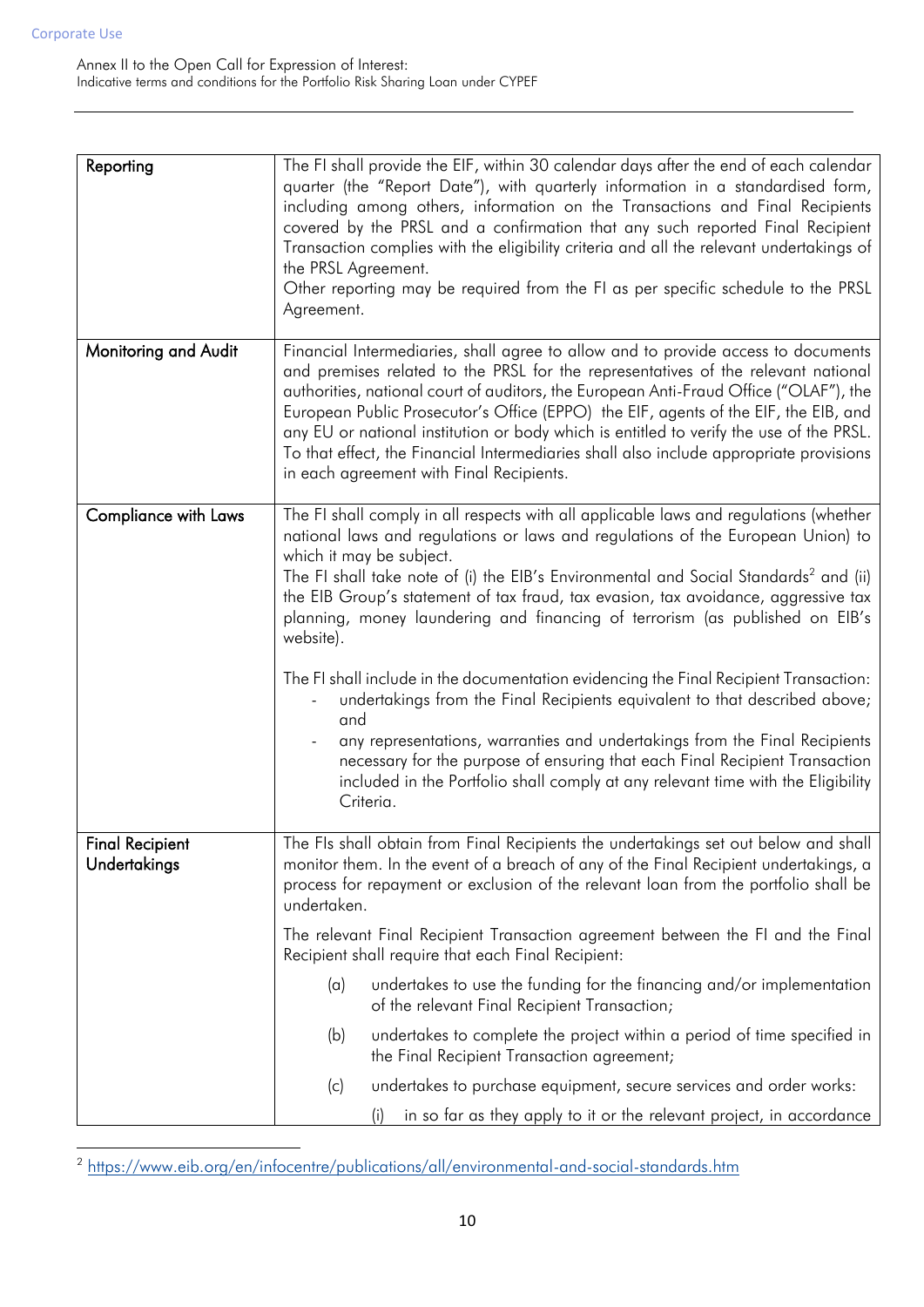|     | with EU Law in general and in particular with the relevant EU<br>Directives; and                                                                                                                                                                                                                                                                                                |
|-----|---------------------------------------------------------------------------------------------------------------------------------------------------------------------------------------------------------------------------------------------------------------------------------------------------------------------------------------------------------------------------------|
|     | in so far as the EU Directives do not apply, by procurement<br>(ii)<br>procedures which, to the satisfaction of the EIB, respect the criteria<br>of economy and efficiency and, in case of public contracts, the<br>principles of transparency, equal treatment and non-discrimination<br>on the basis of nationality;                                                          |
| (d) | to the extent applicable, undertakes to maintain, repair, overhaul and<br>renew, as well as properly insure all property forming part of the project<br>in accordance with the terms of the Transaction agreement;                                                                                                                                                              |
| (e) | undertakes to comply in all respects with all laws and regulations to<br>which it or a project promoted by it is subject (including any relevant<br>environmental laws);                                                                                                                                                                                                        |
| (f) | undertakes to execute and operate the project in accordance with the<br>relevant standards of EU Law, as well as the relevant laws of a<br>jurisdiction where such project is carried out;                                                                                                                                                                                      |
| (g) | to the extent applicable, undertakes to obtain all relevant authorisations<br>(for construction and operation) to comply with national laws on<br>environment and competition;                                                                                                                                                                                                  |
| (h) | undertakes to keep books and records of all financial transactions and<br>expenditures in connection with the project, in which full and correct<br>entries shall be made of all financial transactions and the assets and<br>business of such Final Recipient, including to the extent applicable,<br>expenditures in connection with the project;                             |
| (i) | represents to the FI, that, to the best of its knowledge, no funds invested<br>in the project by it or any of its controlling entities are of illicit origin,<br>including products of money laundering or linked to the financing of<br>terrorism, as well as undertakes to promptly inform the FI if at any time<br>it becomes aware of the illicit origin of any such funds; |
| (i) | undertakes to:                                                                                                                                                                                                                                                                                                                                                                  |
|     | allow persons designated by the EIB, the EIF and, when required<br>(i)<br>by the relevant mandatory provisions of EU Law, the competent EU<br>institutions (including the European Court of Auditors, the<br>European Commission, the European Anti-Fraud Office), as well<br>as persons designated by the foregoing:                                                           |
|     | (1)<br>to visit the sites, installations and works comprising the<br>project and to conduct such checks as they may wish;                                                                                                                                                                                                                                                       |
|     | (2)<br>to interview representatives of a Final Recipient, and not<br>obstruct contacts with any other person involved in or<br>affected by the project; and                                                                                                                                                                                                                     |
|     | (3)<br>to conduct such on the spot audits and checks as they may<br>wish and to review the Final Recipient's books and records<br>in relation to the execution of the project and to be able to<br>take copies of related documents; and                                                                                                                                        |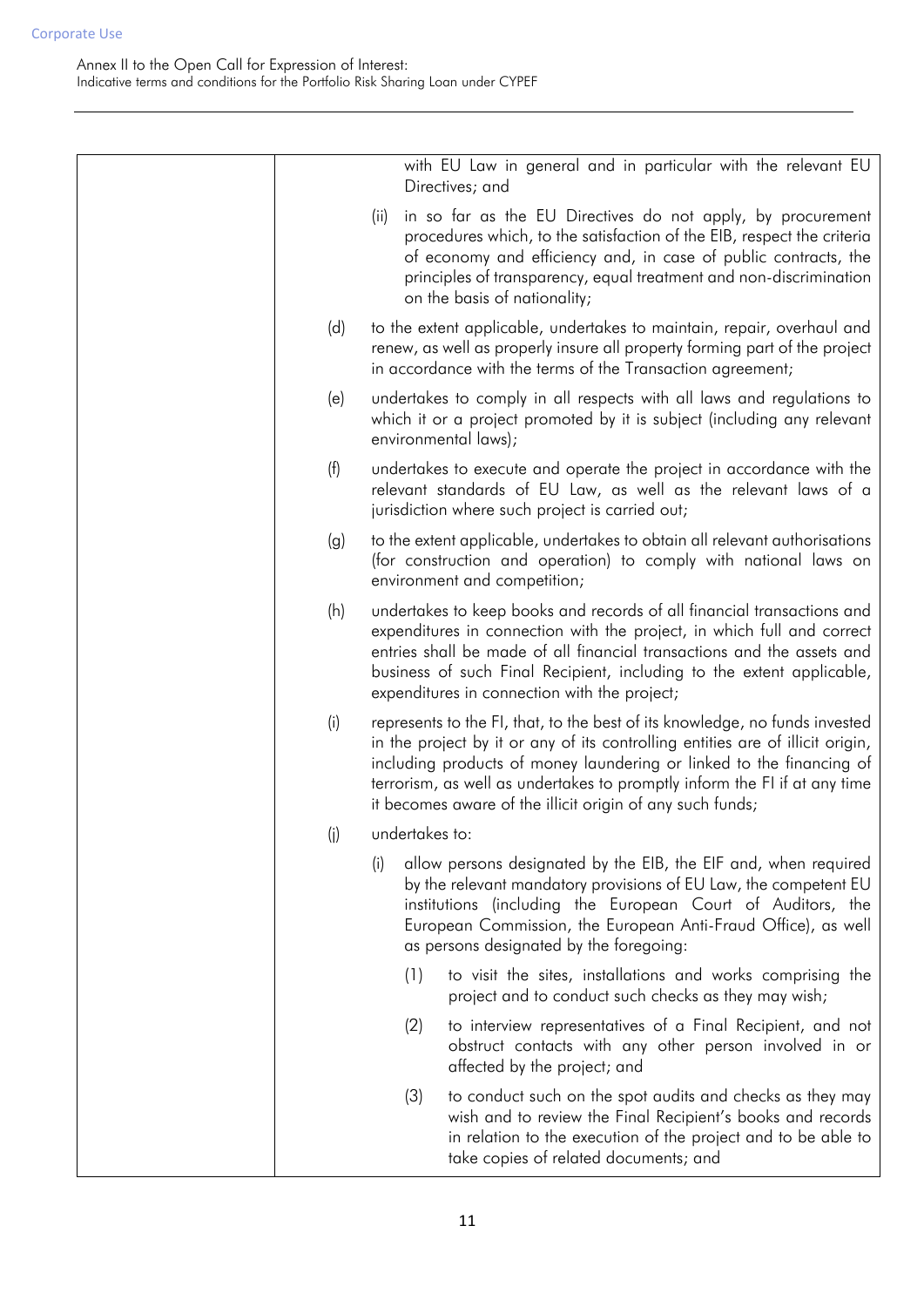|           | provide the EIB or the EIF (or any such other institution or body), or<br>(ii)<br>ensure that the EIB or EIF (or any such other institution or body) is<br>provided, with all necessary assistance for the purposes described<br>in this paragraph;                                                                                                                                                                                                                                 |
|-----------|-------------------------------------------------------------------------------------------------------------------------------------------------------------------------------------------------------------------------------------------------------------------------------------------------------------------------------------------------------------------------------------------------------------------------------------------------------------------------------------|
| (k)       | request any disbursements from, and make any payments to the FI,<br>under a Transaction Agreement using bank account(s) in the name of<br>such Final Recipient held with a duly authorised financial institution in<br>the jurisdiction where such Final Recipient is incorporated or has its<br>place of residence or where the project is undertaken by such Final<br>Recipient;                                                                                                  |
| $($ l $)$ | undertakes to:                                                                                                                                                                                                                                                                                                                                                                                                                                                                      |
|           | take, within a reasonable timeframe, appropriate measures in<br>(i)<br>respect of any member of its management, who have been<br>convicted by a final and irrevocable court ruling of a Criminal<br>Offence perpetrated in the course of the exercise of his/her<br>professional duties, in order to ensure that such member is<br>excluded from any activity in relation to CYPEF funds under the<br>relevant Transaction agreement or in relation to the relevant<br>project; and |
|           | promptly inform the FI of any measure taken by it pursuant to this<br>(ii)<br>paragraph;                                                                                                                                                                                                                                                                                                                                                                                            |
| (m)       | unless prohibited by law, undertakes to promptly inform the FI of a<br>genuine allegation, complaint or information with regard to Criminal<br>Offence related to any project it undertakes;                                                                                                                                                                                                                                                                                        |
| (n)       | acknowledges that the EIB or the EIF may be obliged to communicate<br>information relating to the Final Recipient, the Transaction and the<br>project to any competent institution or body of the European Union in<br>accordance with the relevant mandatory provisions of EU Law;                                                                                                                                                                                                 |
| $\circ$   | ensures that all contracts in relation to the Transaction to be procured<br>by the Final Recipient after the date of signature of the Transaction<br>agreement in accordance with EU Directives on procurement provide<br>for:                                                                                                                                                                                                                                                      |
|           | (i)<br>the requirement that the relevant contractor promptly informs the<br>FI of a genuine allegation, complaint or information with regard to<br>Criminal Offences related to the Transaction;                                                                                                                                                                                                                                                                                    |
|           | the requirement that the relevant contractor keeps books and<br>(ii)<br>records of all financial transactions and expenditures in connection<br>with the Transaction; and                                                                                                                                                                                                                                                                                                           |
|           | the EIB's and EIF's right, in relation to an alleged Criminal Offence,<br>(iii)<br>to review the books and records of the relevant contractor in<br>relation to the Transaction and to take copies of documents and<br>undertakes to prepay the financing in case of non-compliance with<br>the above terms and conditions; and                                                                                                                                                     |
| (p)       | ensures, before disclosing any personal data (other than mere contact<br>information relating to such Final Recipient (when it is a natural person)                                                                                                                                                                                                                                                                                                                                 |